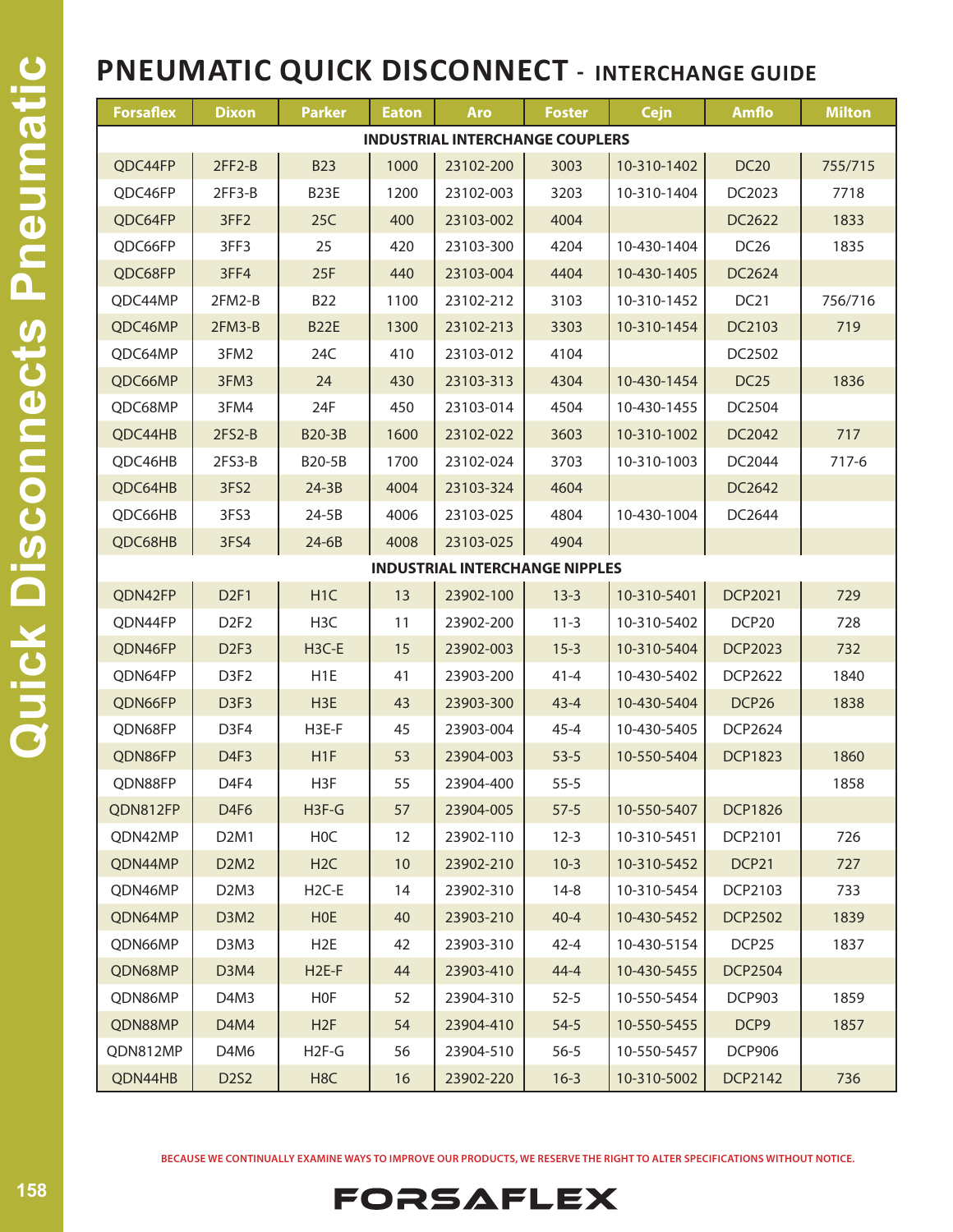| <b>Forsaflex</b>                      | <b>Dixon</b>                       | <b>Parker</b>      | <b>Eaton</b> | <b>Aro</b>         | <b>Foster</b> | <b>Cejn</b> | Amflo            | <b>Milton</b> |  |  |
|---------------------------------------|------------------------------------|--------------------|--------------|--------------------|---------------|-------------|------------------|---------------|--|--|
| <b>INDUSTRIAL INTERCHANGE NIPPLES</b> |                                    |                    |              |                    |               |             |                  |               |  |  |
| QDN45HB                               | D2S2.5                             | H <sub>8</sub> C-D |              |                    |               |             |                  |               |  |  |
| QDN46HB                               | D <sub>2</sub> S <sub>3</sub>      | H <sub>9</sub> C   | 17           | 23902-420          | $17-3$        | 10-310-5004 | DCP2144          | 736-6         |  |  |
| QDN64HB                               | <b>D3S2</b>                        | H <sub>4</sub> E   | 404          |                    | $46 - 4$      |             |                  |               |  |  |
| QDN66HB                               | D <sub>3</sub> S <sub>3</sub>      | H <sub>5</sub> E   | 406          | 23903-420          | $48 - 4$      | 10-430-5002 | <b>DCP2544</b>   |               |  |  |
| QDN68HB                               | D3S4                               | H <sub>6</sub> E   | 408          | 23903-520          | $49 - 4$      | 10-430-5003 | <b>DCP2545</b>   |               |  |  |
| QDN86HB                               | D <sub>4</sub> S <sub>3</sub>      | $H4-F$             | 59           | 23904-420          | $59 - 5$      | 10-550-5004 | <b>DCP1744</b>   |               |  |  |
| QDN88HB                               | <b>D4S4</b>                        | $H5-F$             | 60           | 23904-520          | $60 - 5$      | 10-550-5005 | <b>DCP1745</b>   |               |  |  |
| QDN812HB                              | D4S6                               | H5F-G              | 61           | 23904-620          | $61 - 5$      | 10-550-5007 | DCP1746          |               |  |  |
| <b>LINCOLN INTERCHANGE COUPLERS</b>   |                                    |                    |              |                    |               |             |                  |               |  |  |
| QLC44MP                               | $2LM2-B$                           | <b>B72</b>         |              | LNCM20             | LN3103        |             | DC <sub>27</sub> |               |  |  |
| QLC44FP                               | $2LF2-B$                           | <b>B73</b>         |              | LNCF <sub>22</sub> | LN3003        |             | DC <sub>28</sub> | 790           |  |  |
|                                       | <b>LINCOLN INTERCHANGE NIPPLES</b> |                    |              |                    |               |             |                  |               |  |  |
| QLN44FP                               | L2F2                               |                    |              | LNPF22             |               |             |                  |               |  |  |
| QLN44MP                               | L2M2                               | L <sub>2</sub> C   |              | LNPM20             | <b>LN11</b>   |             | DCP27            | 791           |  |  |
| UNIVERSAL INTERCHANGE COUPLERS        |                                    |                    |              |                    |               |             |                  |               |  |  |
| QUC44FP                               | 2UF2-B                             | RF-251-4FP         |              |                    |               |             | UDC20            |               |  |  |
| QUC66FP                               | 3UF3-B                             |                    |              |                    |               |             |                  |               |  |  |
| OUC46FP                               | $2UF3-B$                           | RF-251-6FP         |              |                    |               |             | <b>UDC2023</b>   |               |  |  |
| QUC46MP                               | $2UM3-B$                           | RF-251-6MP         |              |                    |               |             | <b>UDC2103</b>   |               |  |  |
| QUC44MP                               | 2UM2-B                             | RF-251-4MP         |              |                    |               |             | UDC21            |               |  |  |

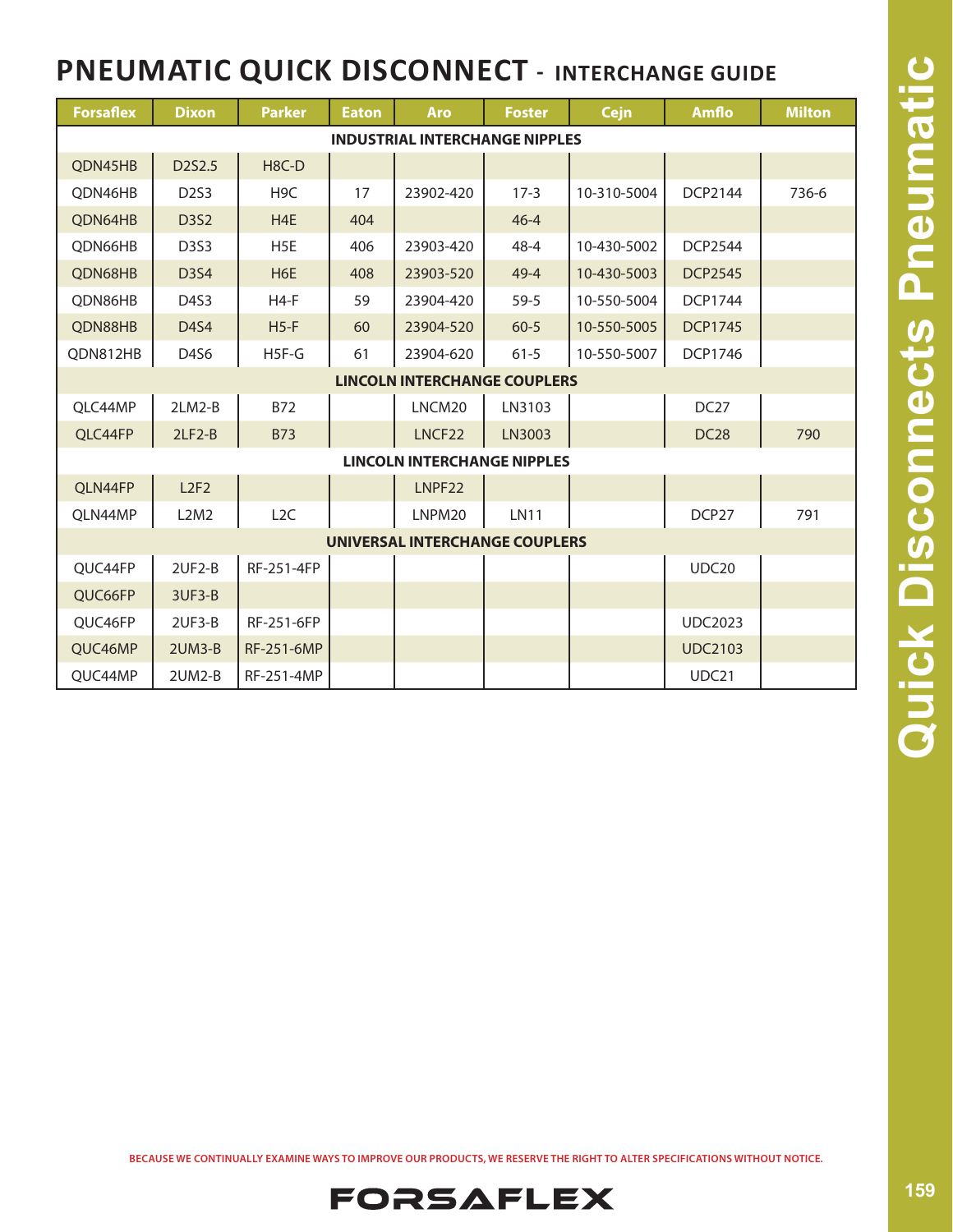| <b>Forsaflex</b>                | <b>Dixon</b>      | <b>Parker</b>    | <b>Eaton</b>    | <b>Aro</b>         | <b>Foster</b>                          | <b>Cejn</b> | <b>Amflo</b>    | <b>Milton</b> |  |
|---------------------------------|-------------------|------------------|-----------------|--------------------|----------------------------------------|-------------|-----------------|---------------|--|
| <b>ARO INTERCHANGE COUPLERS</b> |                   |                  |                 |                    |                                        |             |                 |               |  |
| QARC44FP                        | $2MF2-B$          |                  |                 |                    |                                        |             |                 |               |  |
| QARC66FP                        | 3MF3-PL           |                  |                 | 310                | 310-4204                               |             | DC36            |               |  |
| QARC46FP                        | $2MF3-B$          | <b>B53E</b>      |                 | 210-203            | 210-3203                               |             | DC3823          |               |  |
| QARC44MP                        | $2MM2-B$          | <b>B52</b>       | 20AS-25M        | 210-212            | 210-3103                               |             | DC37            |               |  |
| QARC46MP                        | $2MM3-B$          | <b>B52E</b>      |                 |                    | 210-3303                               |             | DC3703          |               |  |
| QARC66MP                        | 3MM3-PL           |                  |                 | 310-313            | 310-4304                               |             | DC35            |               |  |
| QARC44HB                        | $2MS2-B$          | <b>B50-3B</b>    |                 | 210-022            | 210-3603                               |             | DC3842          |               |  |
| QARC46HB                        | 2MS3-B            | B50-5B           |                 | 210-215            | 210-3703                               |             | DC3844          |               |  |
| <b>ARO INTERCHANGE NIPPLES</b>  |                   |                  |                 |                    |                                        |             |                 |               |  |
| QARN44FP                        | M <sub>2F2</sub>  | A <sub>3</sub> C | 1G2             | 2609               | 210-11                                 | 10-300-5402 | DCP38           | 778           |  |
| QARN66FP                        | M3F3              |                  |                 | 3806               | 310-43                                 |             | DCP36           |               |  |
| QARN44MP                        | M2M2              | A <sub>2</sub> C | 1G <sub>3</sub> | 2608               | 210-10                                 | 10-300-5452 | DCP37           | 777           |  |
| QARN66MP                        | <b>M3M3</b>       |                  |                 | 3804               | 310-42                                 |             | DCP35           |               |  |
| QARN44HB                        | M2S2              | A8C              |                 | 3946               | 210-16                                 | 10-300-5002 | <b>DCP3742</b>  | $777-4$       |  |
| QARN46HB                        | M2S3              |                  |                 | 22238              | 210-17                                 |             | <b>DCP3744</b>  |               |  |
| QARN66HB                        | M3S3              |                  |                 | 3807               |                                        |             |                 |               |  |
|                                 |                   |                  |                 |                    | <b>AUTOMOTIVE INTERCHANGE COUPLERS</b> |             |                 |               |  |
| QTC44FP                         | $2JF2-B$          | <b>B13</b>       | 23AS-25F        | TFCF22             | <b>TF11</b>                            |             | DC <sub>2</sub> | 785/787       |  |
| QTC46FP                         | $2JF3-B$          | <b>B13E</b>      | 23AS-37F        | TFCF23             | <b>TF15</b>                            |             | <b>DC223</b>    | 788           |  |
| QTC66FP                         | 3JF3              | 15               |                 | TFCF33             | <b>TF4204</b>                          |             | DC6             | 1805          |  |
| QTC68FP                         | 3JF4              | 15F              |                 |                    | <b>TF4404</b>                          |             | DC624           |               |  |
| QTC44MP                         | $2JM2-B$          | <b>B12</b>       | 23AS-25M        | TFCM22             | TF3103                                 |             | DC1             | 786           |  |
| QTC46MP                         | $2JM3-B$          | <b>B12E</b>      | 23AS-37M        | TFCM23             | TF3303                                 |             | DC103           | 789           |  |
| QTC64MP                         | 3JM2              | 14C              |                 | TFCM32             | TF4104                                 |             | DC7             |               |  |
| QTC66MP                         | 3JM3              | 14               |                 | TFCM33             | TF4304                                 |             | DC <sub>5</sub> | 1806          |  |
| QTC68MP                         | 3JM4              | 14F              |                 |                    | TF4504                                 |             | DC504           |               |  |
| QTC44HB                         | $2JS2-B$          | B10-3B           | 23AS-25H        | TFCH <sub>22</sub> | TF3603                                 |             | DC242           | 786-4         |  |
| QTC46HB                         | $2JS3-B$          | B10-5B           | 23AS-37H        | TFCH <sub>23</sub> | TF3703                                 |             | DC244           | 786-6         |  |
| QTC66HB                         | 3J <sub>S</sub> 3 | $14-5B$          |                 | TFCH33             | <b>TF4804</b>                          |             | <b>DC644</b>    | 1806-6        |  |